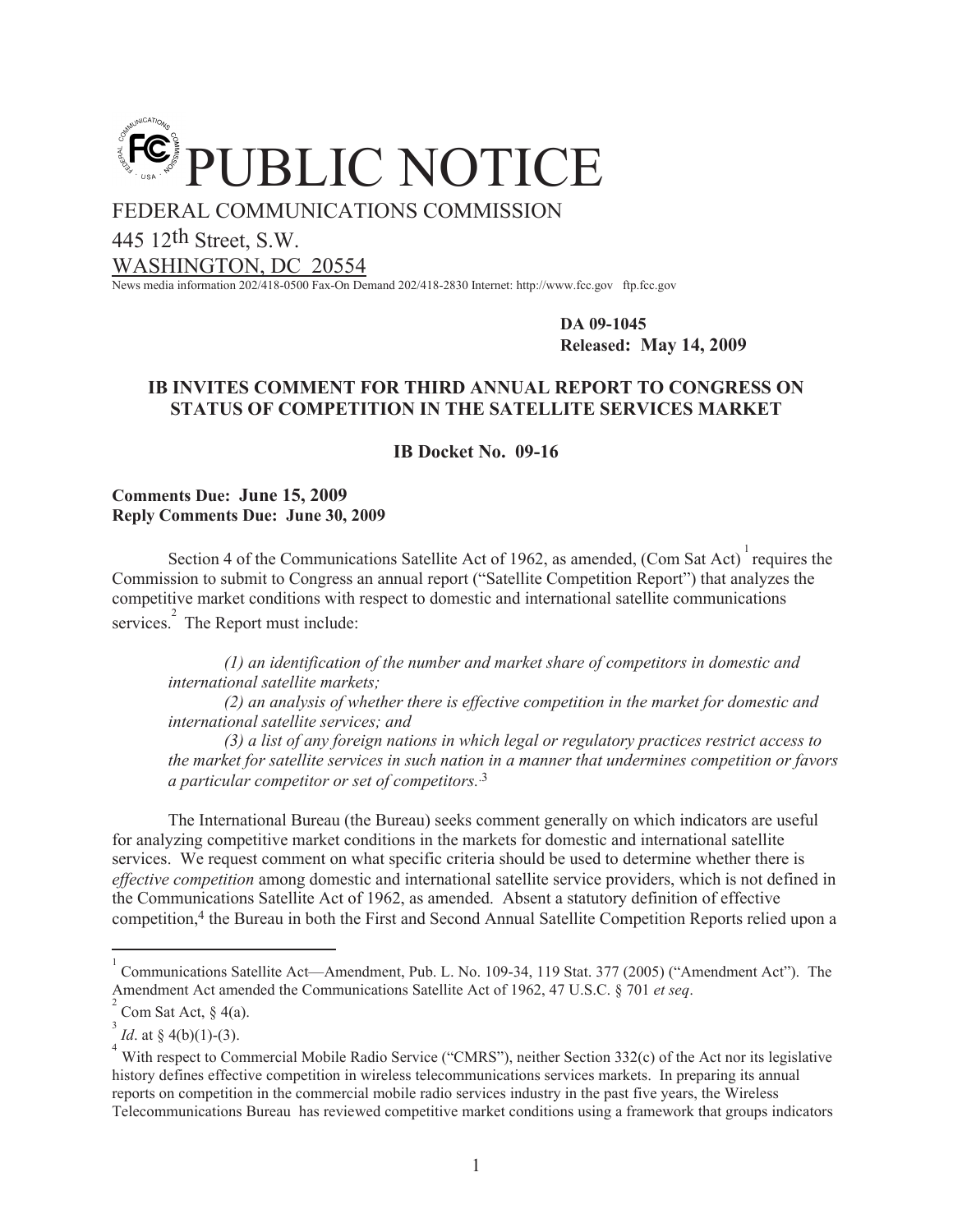range of standard indicators commonly used for the assessment of effective competition. The Commission, however, has adopted definitions of effective competition as they relate to international telecommunications markets more broadly and not specifically for satellite communications services. For example, in its 1995 *Foreign Carrier Entry Order,* the Commission stated that "[e]ffective competition means competition among service providers in a market that benefits consumers by expanding service offerings, promoting development of innovative technology, and lowering prices."<sup>6</sup>

The Bureau invites comment on whether the Commission should continue to consider a range of indicators of competition in determining whether effective competition prevails in domestic and international satellite services markets as implemented in both the First and Second Annual Satellite Competition Reports or should the Commission adopt a specific definition of effective competition for the satellite services industry that acknowledges the particular economic attributes of these domestic and international markets.<sup>7</sup> If a specific definition of effective competition for the satellite services industry is proposed, it is noted that the concept of competition in general is defined in different ways in the economics literature and that any proposed definition of effective competition for the satellite services industry should relate to a particular concept of competition as found in such literature. <sup>8</sup> For example, some conceptions of competition tend to emphasize certain elements of market *structure*, such as the number of sellers supplying the market, barriers to entry, extent of product differentiation, and the cost structure of firms. Other conceptions of competition tend to emphasize the *behavior* or *conduct* of both sellers and buyers, especially the incentive and ability of either buyers or sellers to influence market price.<sup>9</sup> Focal points of competitive behavior other than price may also be relevant to a definition of effective competition in satellite communications services, such as rivalry focused on product or service quality or innovation.<sup>10</sup>

In general, we invite comment on the relevance of such factors as market structure, buyer and seller conduct, and the relative importance of price and quality as focal points of competitive rivalry in proposing a definition of effective competition for the satellite services industry. Industry members,

into four categories, namely, (1) market structure; (2) provider conduct; (3) consumer behavior; and (4) market performance. Implementation of Section 6002(b) of the Omnibus Budget Reconciliation Act of 1993, Annual Report and Analysis of Competitive Market Conditions With Respect to Commercial Mobile Services, *Eleventh Report*, WT Docket No. 06-17, 21 FCC Rcd 10947, 10950, para. 1 (2006).

5 Annual Report and Analysis of Competitive Market Conditions with Respect to Domestic and International Satellite Communications Services, *First Report,* 22 FCC Rcd 5954, 5956, para. 7 (2007) ("*First Satellite Report*"); Second Annual Report and Analysis of Competitive Market Conditions with Respect to Domestic and International Satellite Communications Services, *Second Report,* 23 FCC Rcd 15170, 15174-75, para. 7 (2008) ("*Second Satellite Report*"). These factors include HHIs, profit-to-sales ratios, the Lerner Index, and consumer-oriented metrics, including churn and ARPU. *First Satellite Report,* paras. 160-66.

6 Market Entry and Regulation of Foreign-Affiliated Entities, *Report and Order,* 11 FCC Rcd 3873, para. 1 (1995).

7 *See First Competition Report*, 22 FCC Rcd at 5956, para. 7; *Second Competition Report*, 23 FCC Rcd at 15174-75, para. 7. Such attributes would include, among others, the conditions of market entry; industry cost structure dominated by pervasive fixed and sunk costs; the intrinsic dynamics of market demand; and persistent excess capacity.

<sup>8</sup> See, for example, Dennis W. Carlton and Jeffrey M. Perloff, *Modern Industrial Organization* 85-86 (4<sup>th</sup> International ed., Addison-Wesley 2005). A more extensive discussion is provided by John Vickers, "Concepts of Competition," *Oxford Economic Papers* 47 (1995):1-23.

9 An historical perspective on the emphasis of structural versus conduct elements of competition is provided by F. M. Scherer and David Ross, *Industrial Market Structure and Economic Performance* 15-18 (3rd ed., Houghton Mifflin 1990).

<sup>10</sup> A detailed study on the theory and empirical analysis of competition focused on improving product quality is provided by John Sutton, *Sunk Costs and Market Structure* (MIT Press 1996).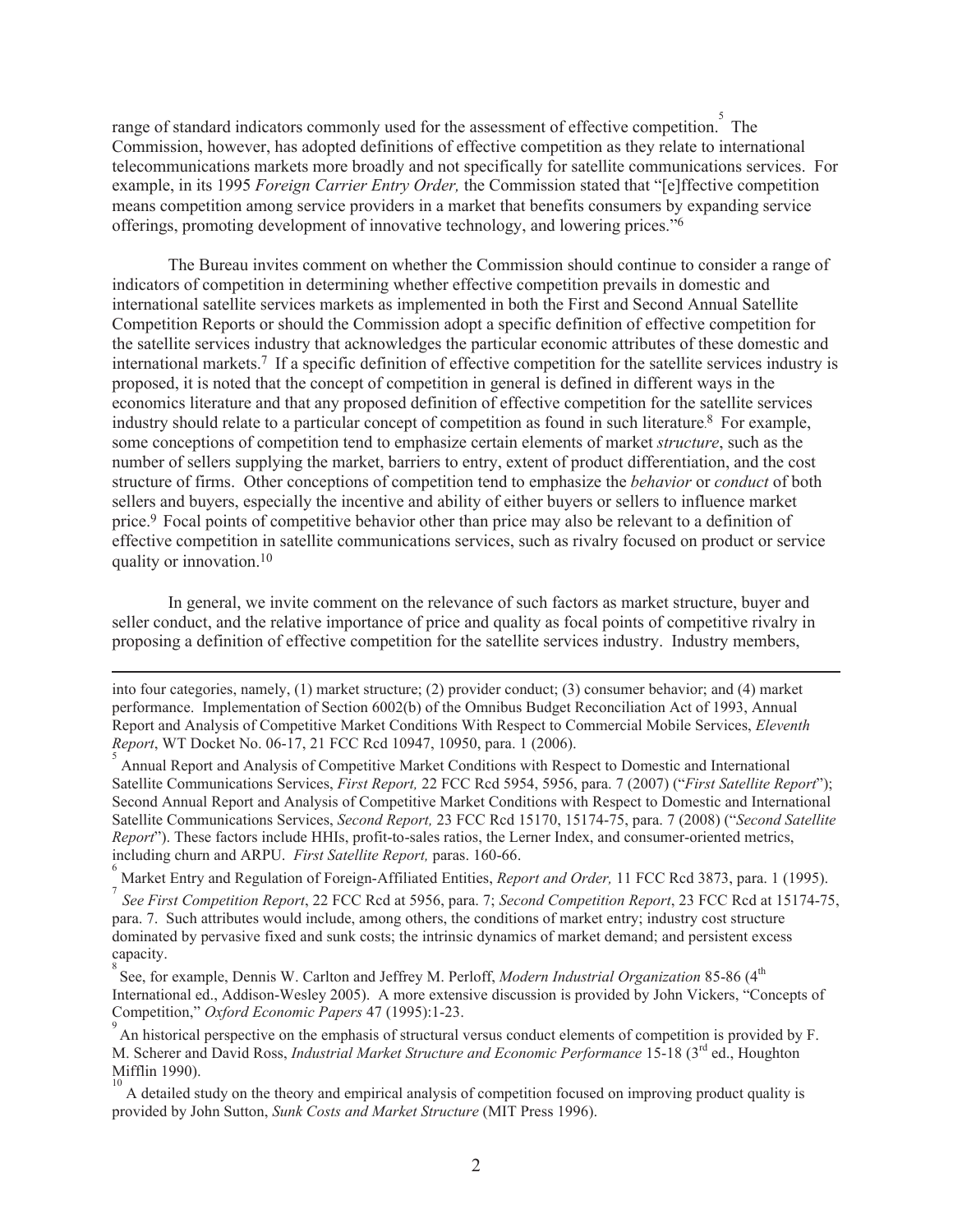members of the public, and other interested parties should provide information, comments, and analyses regarding competition in the provision of satellite services. To facilitate an analysis of competitive trends over time, parties should provide current data as well as historic data that are comparable over time. Commenters desiring confidential treatment of their submissions should request that their submission, or a specific part thereof, be withheld from public inspection.<sup>11</sup>

The accuracy and usefulness of the Report and its findings are related directly to the quality of the data and information we receive from commenters. For previous Reports, we relied upon data from publicly-available sources where information was not provided directly by industry participants, and we will do so again to the extent necessary. Nevertheless, we are concerned that such publicly-available data may not be adequate to gain a full understanding of the state of competition in the market for satellite services. Accordingly, we urge commenters to provide us, to the extent possible, with complete and accurate information directly from industry sources, as well as from non-industry sources.

In particular, the Bureau seeks both qualitative and quantitative data pertaining to indicators in the following three categories: (1) market structure; (2) market conduct; and (3) market performance. The Bureau also seeks comment on what indicators are likely most useful for analyzing competitive market conditions with respect to domestic and international satellite services, and what specific criteria should be used to determine whether there is effective competition in the relevant markets. Finally, the Bureau seeks comments with respect to any foreign nations where legal or regulatory practices restrict access to the market for satellite services in such nation in a manner that undermines competition or favors a particular competitor or set of competitors.

## **I. Market Structure**

The Bureau's analysis of market structure will examine the degree of market concentration and the ease of entry and exit from satellite communication services markets as follows: *(1) Domestic Wholesale*, including (a) Capacity for Video Contribution, (b) Capacity for Video Distribution, (c) Network Services, and (d) Mobile Satellite Services (MSS);12 *(2) Domestic Retail*, including (a) Fixed Satellite Broadband Services, (b) Satellite Digital Audio Radio (SDARS), and (c) MSS; *(3) International Wholesale Services*, including (a) Capacity for Video Contribution, (b) Capacity for Video Distribution, (c) Network Services, and (d) MSS and *(4) International Retail Service*, specifically, MSS. As in the First and Second Reports, we do not anticipate considering in the Third Report those satellite-based Multichannel Video Programming Distribution (MVPD) markets, as competition in those markets is currently addressed in a separate Annual Report to Congress.

The Bureau invites comment generally on both the market groups proposed for analysis and the current concentration and the ease of entry and exit for each of these satellite services market groups. We also invite comments on the redefinition or repositioning of satellite-based services reflecting convergence of services within the satellite sector such as to affect overall competitiveness or industry trends.

<sup>11</sup> 47 C.F.R. § 0.459.

 $12$  To the extent that MSS or other satellite providers offer commercial mobile radio services (CMRS) and are part of the CMRS marketplace, discussion of these providers and their services will continue to be included in the Commission's analysis of competitive market conditions with respect to CMRS in the Commission's Annual CMRS Competition Report. *See* the Commission's Fourteenth Annual Report and Analysis of Competitive Market Conditions with Respect to Commercial Mobile Services, WT Docket No. 09-66, *Public Notice*, DA 09-1070 (WTB, released May 14, 2009). *See also* 47 C.F.R. § 20.9(a)(10).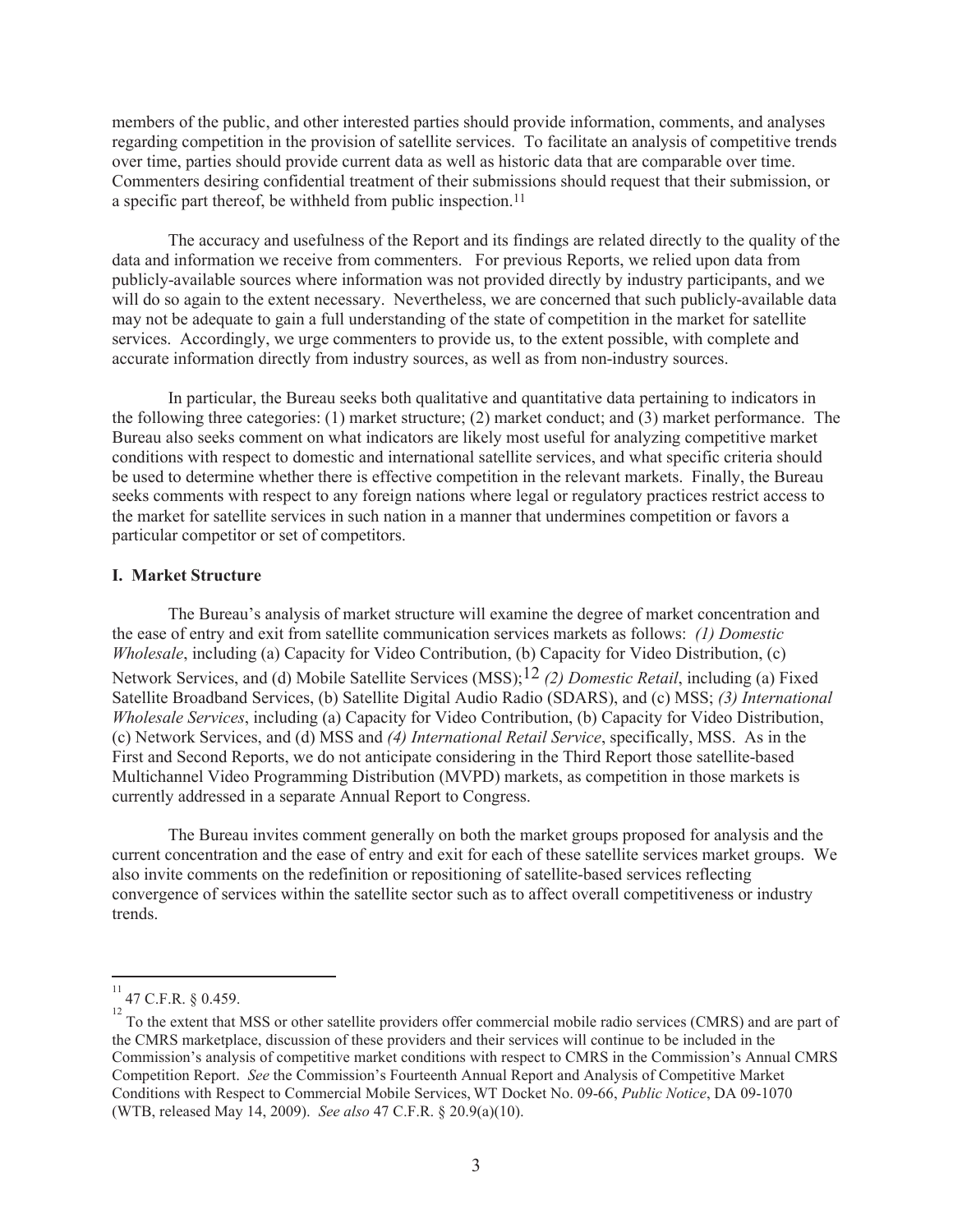## **A. Market Participants**

The Bureau seeks information on the number of firms in each relevant product and geographic market, and an identification and description of services provided in each market. We also seek information concerning the types and number of buyers of services (including both number of firms and number of subscribers) in each product and geographic market.

# **B. Horizontal Concentration**

The Bureau seeks information concerning U.S. sales revenues by product for the reporting period. For wholesale providers, we seek data on satellite capacity (number of available transponders, number of transponders used or other capacity measures) by participants in each wholesale product and geographic market. For retail providers, the Bureau also seeks information on market shares based on the number of subscribers or customers served by each market participant (firms). Are there any other reasonable measures of market shares, and if so, what are they?

# **C. Market Entry Conditions**

The Bureau invites comment on market entry conditions in each product and geographic market. Specifically, the Bureau seeks information on cost structures in each relevant market, especially information on the presence of large sunk costs that would influence the ease of market entry and exit.

The Bureau also invites comments on barriers to entry, or, more generally, the costs of market entry, in the relevant satellite communications services markets. Barriers to entry may include, but are not limited to, first-mover advantages, spectrum allocation, and the allocation of orbital locations, as well as effects of regulation and policies of governments. The Bureau seeks information on these and other types of barriers to entry or entry costs in all relevant satellite communications services markets. What are the most significant costs to entry or barriers to entry today in the satellite communications services industry?

The Bureau invites comment on whether there is access to sufficient spectrum, through Commission spectrum allocation, to prevent spectrum from becoming a significant barrier to entry in the satellite communications services industry. Are existing service providers spectrum-constrained? If so, in which geographic markets are firms most likely to be constrained? Have these service providers become more spectrum-constrained after rolling out advanced services like high-speed Internet access and High Definition Digital Television? Do potential entrants have sufficient opportunities to access spectrum and orbital locations? Are there other barriers that limit access to spectrum?

# **D. Market Consolidation, Corporate Reorganization and Corporate Financing**

The Bureau invites comment on the effects of market consolidation and corporate reorganization on the satellite services industry. Are the effects of consolidation different for mergers and acquisitions, swaps, joint ventures, private equity investments, and bankruptcies? Has consolidation or corporate reorganization affected some market groups differently than others? How has consolidation affected innovation or consumer choice in products offered? Has consolidation affected rural areas differently than urban areas? What have been the effects on competition in the communications satellite industry, if any, of using private equity funding to finance mergers and acquisitions of satellite system operators?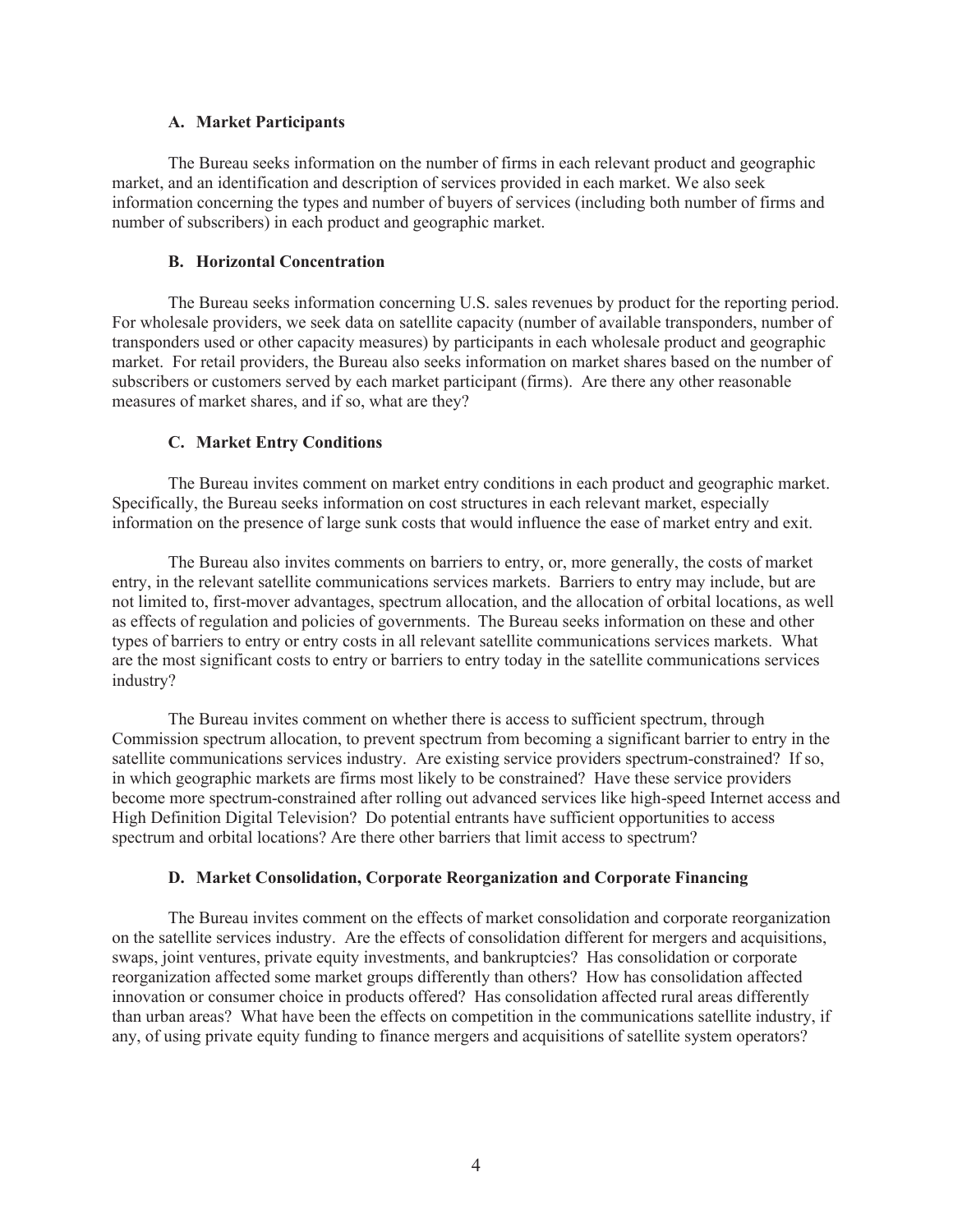## **II. Market Conduct**

## **A. Price Rivalry**

The Bureau seeks information on U.S. pricing plans for satellite communications services, including for wholesale products, price per transponder or portion thereof (transponder lease rates or satellite capacity sales prices) or price per megabit of transmission capacity, and for retail markets, for varying tiers of services offered in regions throughout the U.S. What distinct characteristics, if any, affect the pricing practices observed in the satellite services industry? To what extent do pricing plans reflect price rivalry among firms, both among satellite-based companies and among differing technology platforms? In addition, the Bureau invites comment on the extent to which satellite firms in their pricing plans differentiate between different types of satellite communications services. Do satellite firms offer short-term or long-term pricing plans? To what extent is transponder pricing determined by bilateral negotiations between satellite service providers and their customers? To what extent do retail satellite services respond to pricing changes in alternative terrestrial services?

#### **B. Non-Price Rivalry**

The Bureau seeks information regarding any non-price rivalry among satellite firms, especially competition based on quality differences. To what extent do communications satellite operators invest in research and development to gain competitive advantage or compete by improving service quality? To what extent is the level of capital expenditures by satellite firms affected by service innovation? Which service innovations have satellite firms focused their investment or marketing strategies? Have capital expenditures by satellite firms increased (decreased) in last five years? How important is capacity expansion to communications satellite operators as a competitive strategy? Are there any studies or analyst reports on the nature and extent of capital expenditures of domestic versus international satellite firms? How have satellite firms changed their marketing strategies in last five years to respond to competitors within the satellite sector or other technology competitors?

#### **C. Consumer Behavior**

The Bureau invites comment on the development of consumer information sources for satellite communications services. Are there new avenues for consumers to gain information, such as retailers providing on-line and in-store comparisons of pricing plans, services, and equipment? How often do consumers/buyers switch firms providing satellite communications services (i.e., what is the level of "churn" in the various relevant markets and is it increasing or decreasing)? If there is significant churn/ switching by consumers/buyers, is this in response to price differences, coverage, and/or quality of service differences? To what extent do consumers compare satellite-based services with other nonsatellite-based services? To what extent can buyers of wholesale satellite services exercise buyer power in communications satellite service markets? What is the extent and effect of aggregators on the price and other terms and conditions of wholesale communications satellite services?

#### **III. Market Performance**

The Bureau seeks information for the analysis of various market performance metrics, including pricing levels and trends, subscriber growth and penetration, innovation and diffusion of services, and quality of service. Specifically, the Bureau seeks 5-year time-series data on U.S. revenues for each relevant market group, firm profitability, cash flows, and cash-flow margins for the relevant satellite communications services markets.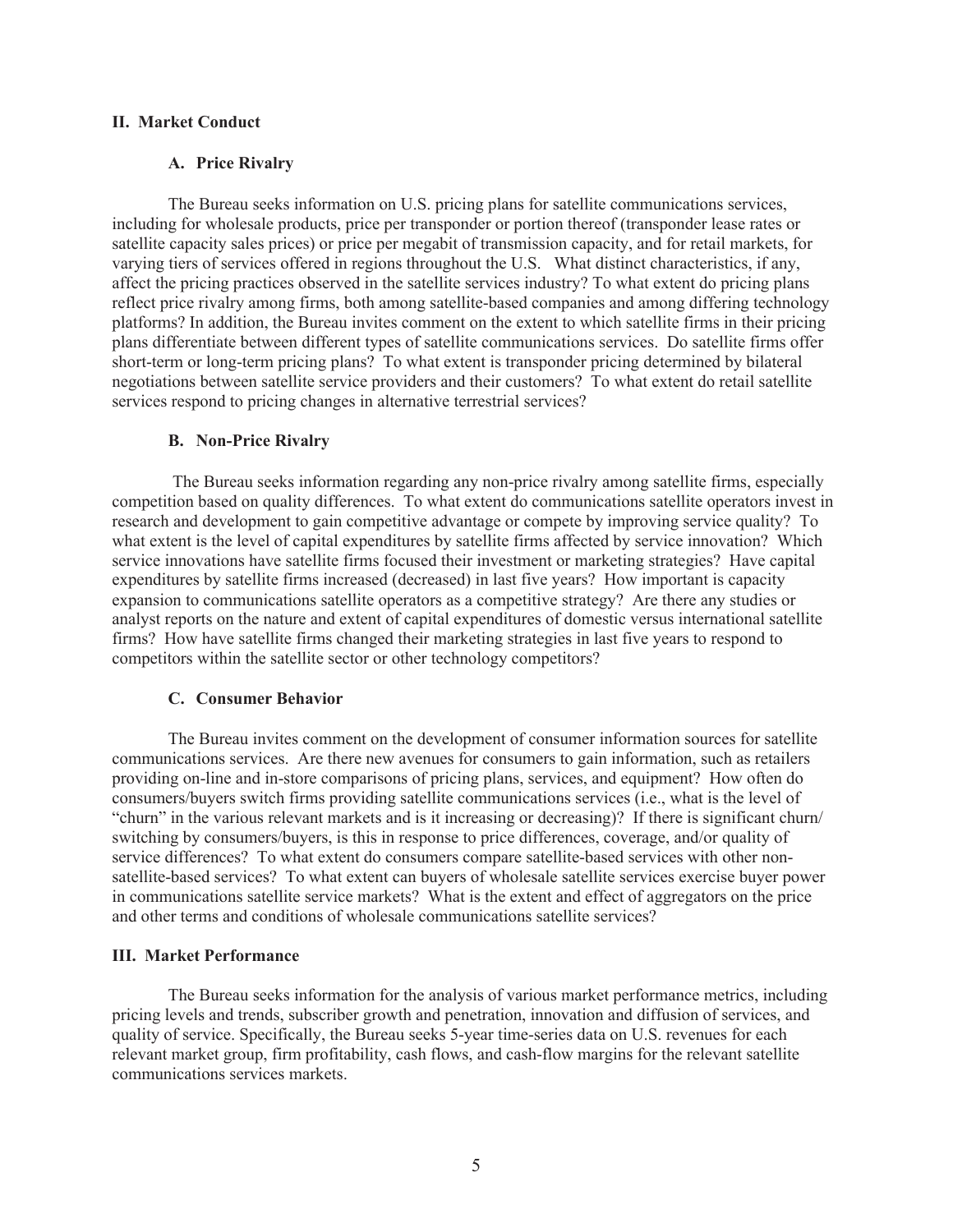Are there any other quantitative or qualitative metrics that would add significantly to the Bureau's analysis of market performance? Are these metrics available on a national or international level, and are they available for a 5-year time period?

## **IV. Access To Foreign Markets**

The Bureau also seeks information on the legal or regulatory practices of foreign nations which have the effect of restricting access to that nation's market for satellite services. What types of legal or regulatory practices hinder U.S. firms from fully participating in a given foreign market? Are there foreign legal or regulatory practices that favor a particular competitor or set of competitors? Are there activities by U.S. government agencies, including the U.S. Trade Representative, that have affected market entry for satellite firms into foreign markets?

## **V. Procedural Matters**

Pursuant to Sections 1.415 and 1.419 of the Commission's rules, 47 CFR §§ 1.415, 1.419, interested parties may file comments and reply comments on or before the dates indicated on the first page of this document. Comments may be filed using: (1) the Commission's Electronic Comment Filing System (ECFS), (2) the Federal Government's eRulemaking Portal, or (3) by filing paper copies. See Electronic Filing of Documents in Rulemaking Proceedings, 63 FR 24121 (1998).

Electronic Filers: Comments may be filed electronically using the Internet by accessing the ECFS: http://www.fcc.gov/cgb/ecfs/ or the Federal eRulemaking Portal: http://www.regulations.gov. Filers should follow the instructions provided on the website for submitting comments.

For ECFS filers, if multiple docket or rulemaking numbers appear in the caption of this proceeding, filers must transmit one electronic copy of the comments for each docket or rulemaking number referenced in the caption. In completing the transmittal screen, filers should include their full name, U.S. Postal Service mailing address, and the applicable docket or rulemaking number. Parties may also submit an electronic comment by Internet e-mail. To get filing instructions, filers should send an email to ecfs@fcc.gov, and include the following words in the body of the message, "get form." A sample form and directions will be sent in response.

Paper Filers: Parties who choose to file by paper must file an original and four copies of each filing. If more than one docket or rulemaking number appears in the caption of this proceeding, filers must submit two additional copies for each additional docket or rulemaking number.

Filings can be sent by hand or messenger delivery, by commercial overnight courier, or by firstclass or overnight U.S. Postal Service mail (although we continue to experience delays in receiving U.S. Postal Service mail). All filings must be addressed to the Commission's Secretary, Office of the Secretary, Federal Communications Commission.

The Commission's contractor will receive hand-delivered or messenger-delivered paper filings for the Commission's Secretary at 236 Massachusetts Avenue, NE., Suite 110, Washington, D.C. 20002. The filing hours at this location are 8:00 a.m. to 7:00 p.m. All hand deliveries must be held together with rubber bands or fasteners. Any envelopes must be disposed of before entering the building.

Commercial overnight mail (other than U.S. Postal Service Express Mail and Priority Mail) must be sent to 9300 East Hampton Drive, Capitol Heights, MD 20743. U.S. Postal Service first-class, Express, and Priority mail should be addressed to 445 12th Street, SW, Washington DC 20554.